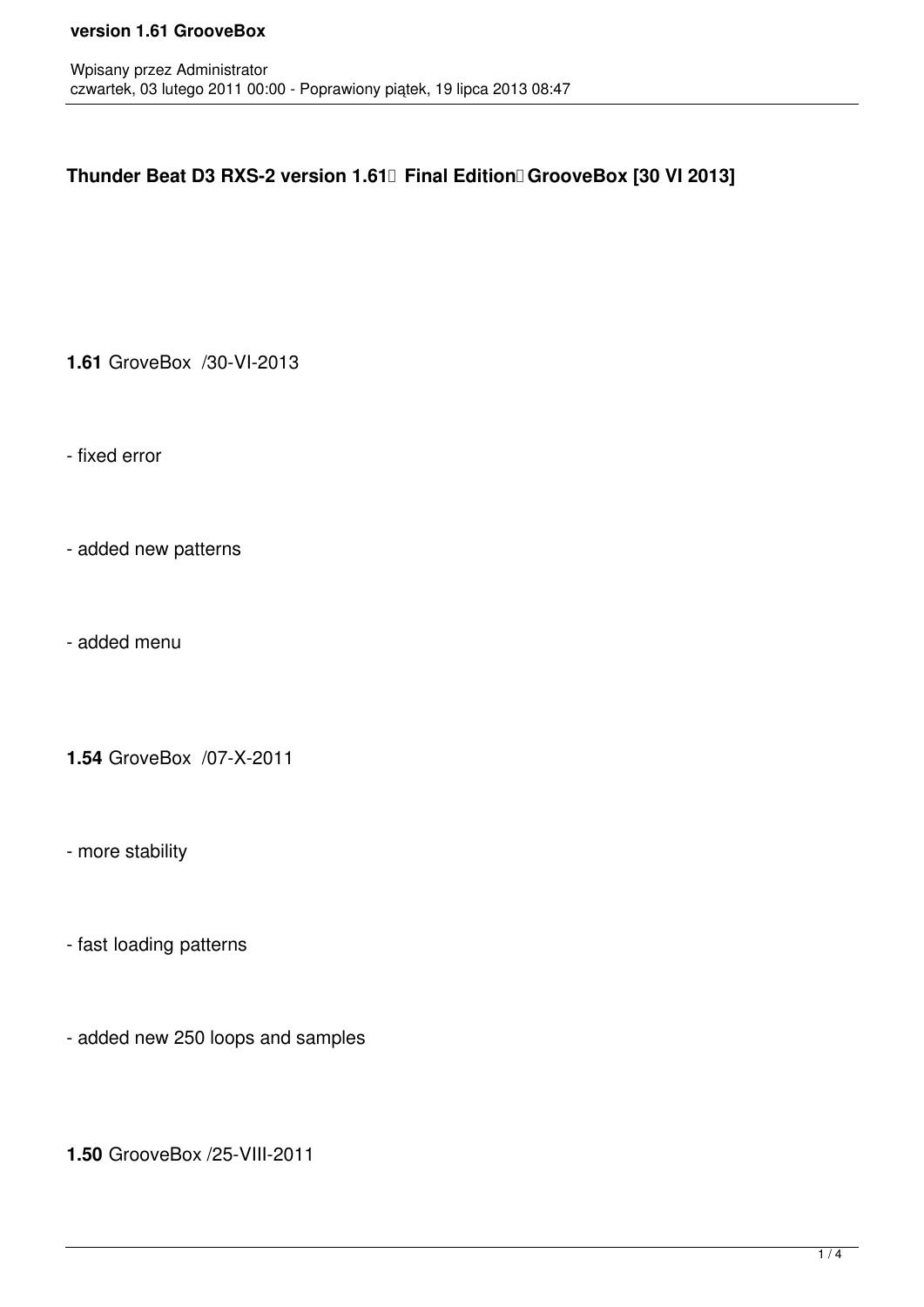## **version 1.61 GrooveBox**

- import .HH file from HammerHead
- new button graphics
- new patterns & samples
- fixed errors
- 1.42 Final Edition
- added shortcut on keyboard
- fixed errors
- 1.42
- elimination of write error / likwidacja błędu zapisu
- elimination of read write error patterns / likwidacja błędu zapisu i odczytu patternów
- 1.40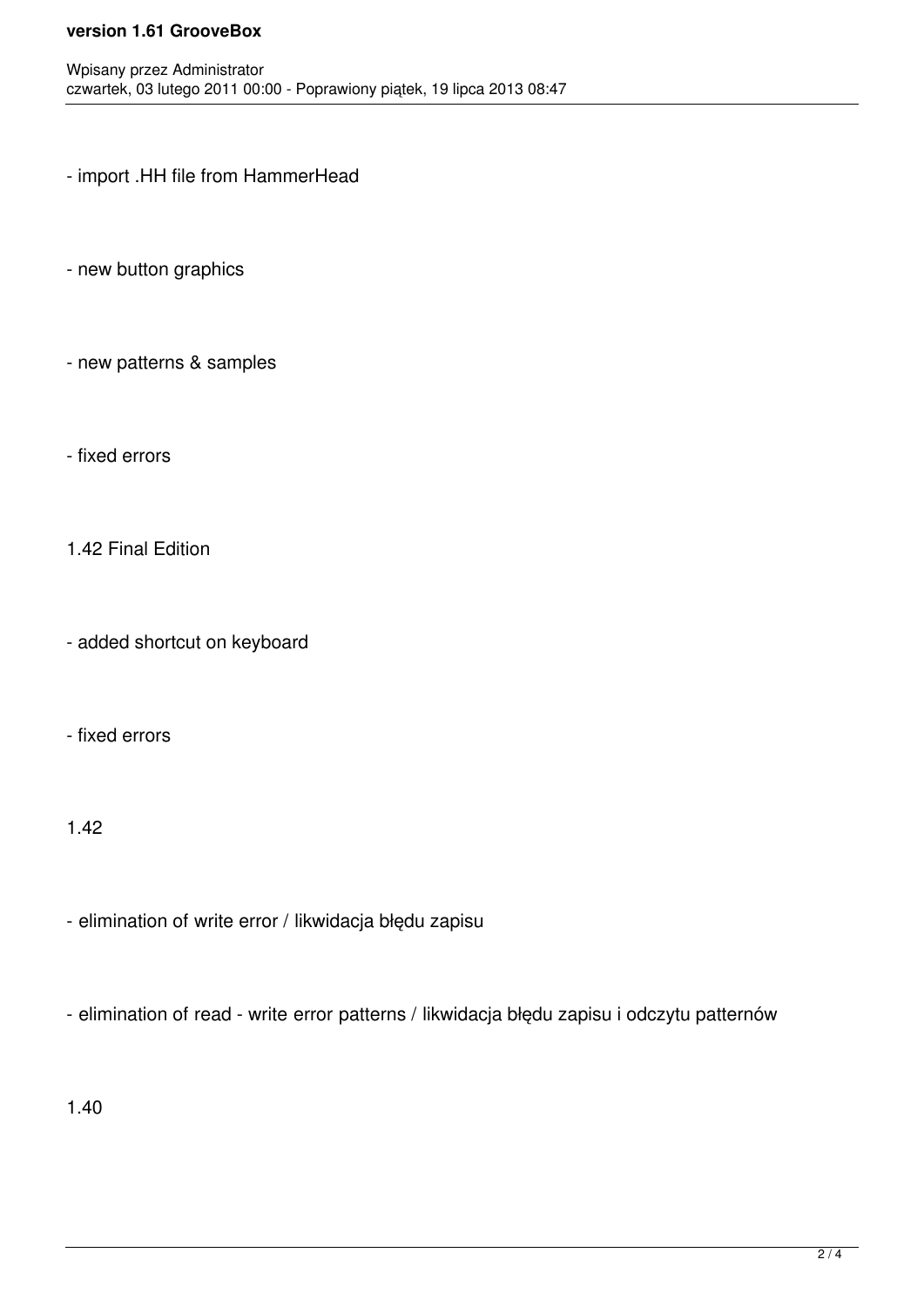- add the ability to play the computer keyboard / możliwość grania klawiaturą komputera

- reapir errors / likwidacja błędów
- add new musical patterns / nowe muzyczne patterny
- add new instrumets / dodatkowe instrumenty
- add sampler / dodano sampler
- add mode SONG-REC / dodano mozliwość aranżacji
- add new equalizer and reverse sample / nowy ekualizer i odwracanie sampla
- add Transpose / oktawa wyżej
- add individual effects on channel / indywisualne efekty na kanał
- add RPS mode / dodano RPS do grania klawiszami patternów lub właczania

## **DOWNLOAD**